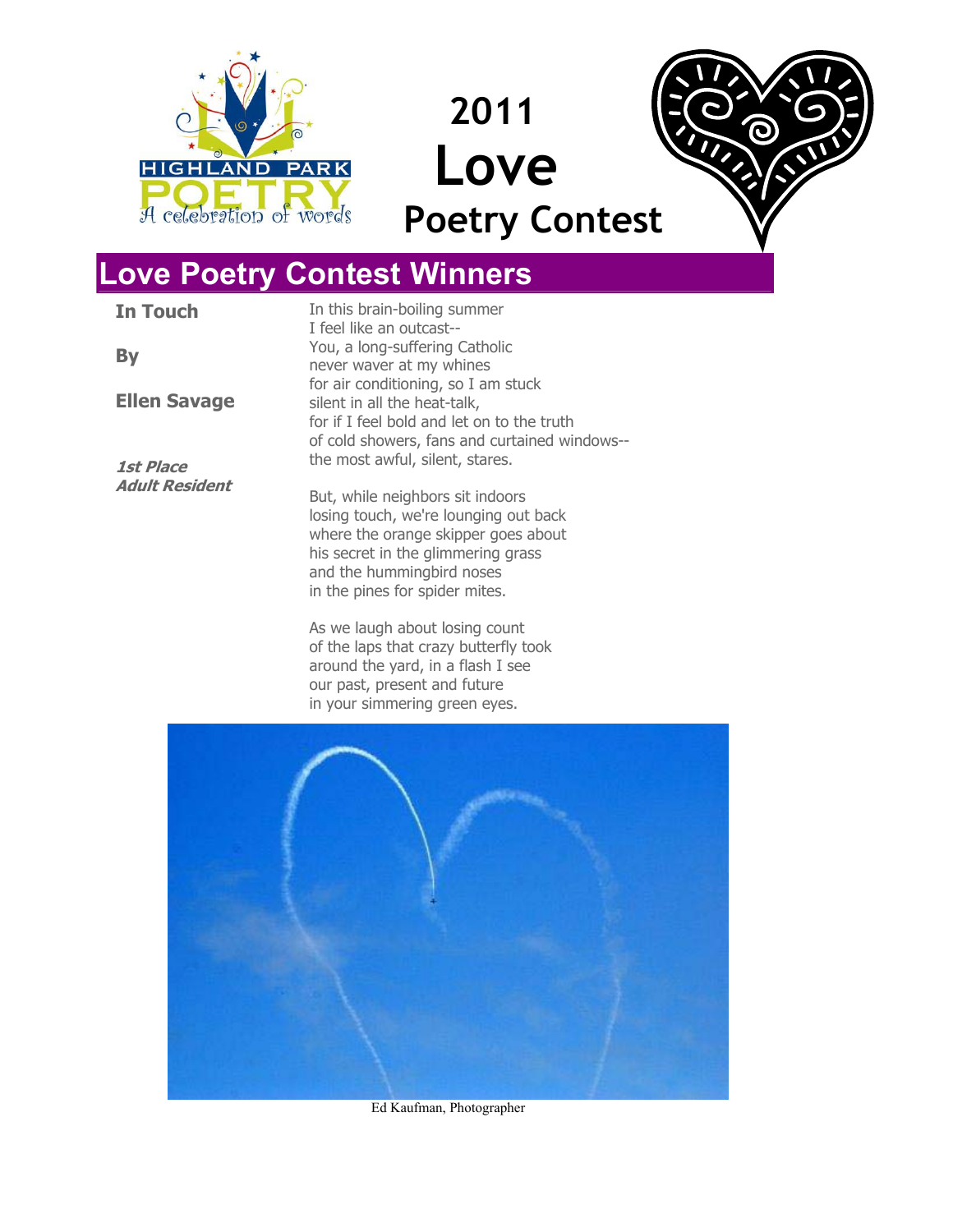## **Lunching**

**By** 

**Tom Roby Chicago**

**1st Place Adult Non-Resident**  Water reflections fracture the surface, blur the bottom of the pool where shadows of elms, leaves, sunlight lie.

You sail late to my table, white dress billowing over black fishnet pantyhose.

You're hungry. I propose salmon salad. You order chopped steak, then you

say you won't go to Crete with me. A gull creaks in sudden fog like a rusty mast,

you leave a half-eaten hamburger, I choke on a fishbone while Carl Milles' Merman drowns

in the Art Institute's garden fountain.



James Paradiso, Photographer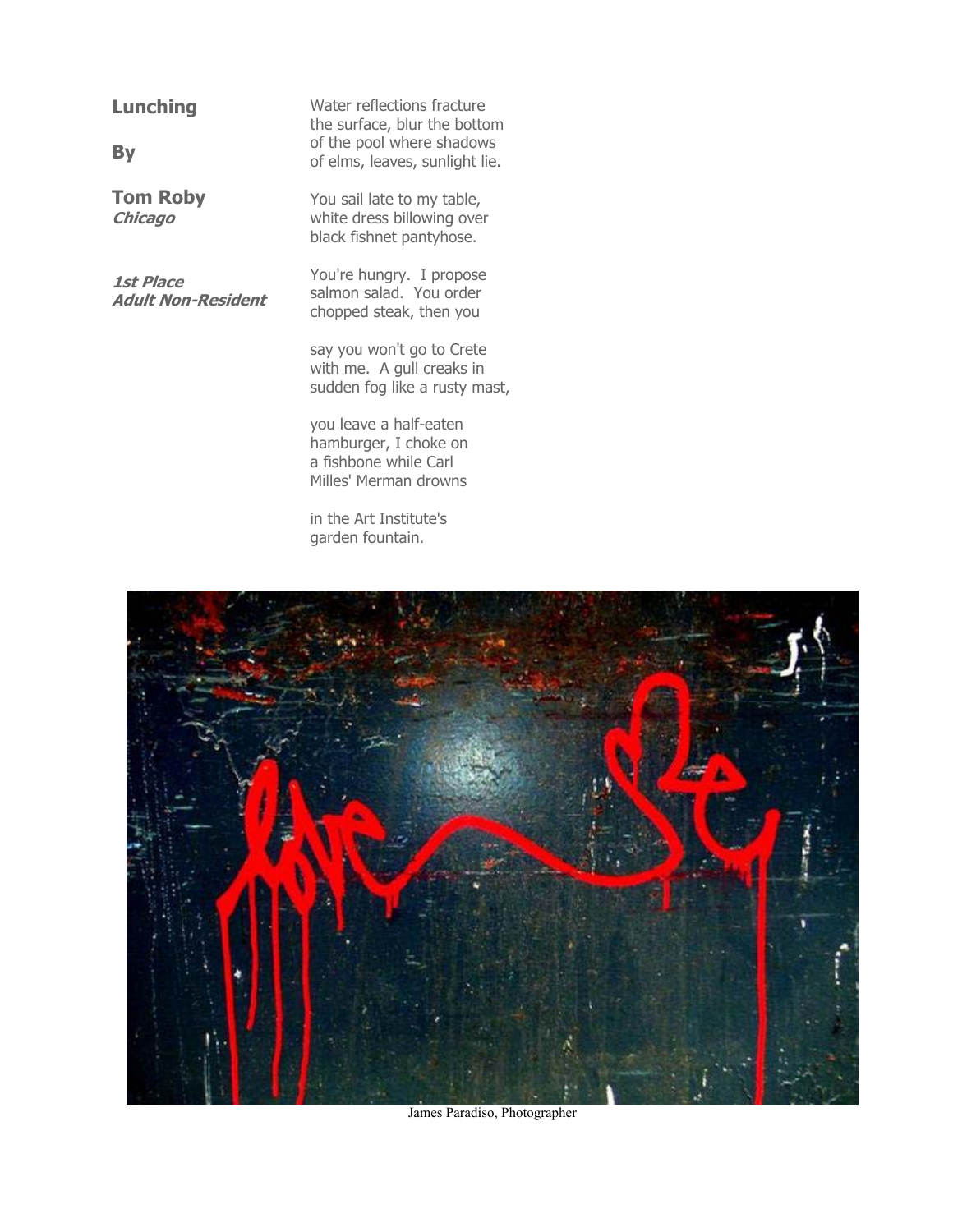**Writer's Love** 

**By** 

**Maya Behn** 

**2nd Place Adult Resident** The syllables fall neatly into place To script loose ends and braid rough edges frayed. No scratching pen can mar the pretty face Of permanence and structured ink inlaid. Ideas to pen, to paper freely flow From open mind and open heart alike. All words can cause a quick response, ergo The scream, the desperate breath, the pulse's spike. But poetry is often times applied When love is sought and wooed in gentle ways. In gardens do the bleeding hearts reside, For letters keep a strong and steady gaze. Of anyone, the writer surely knows The heart will always beat iambic prose.



James Paradiso, Photographer

| <b>Never Gone</b>                                             | In the dream we're at a family<br>gathering, a backyard barbecue, and              |
|---------------------------------------------------------------|------------------------------------------------------------------------------------|
| <b>By</b><br><b>Colleen McManus Hein</b><br><b>Riverwoods</b> | you're alive. You smile sheepishly, one<br>hand tucked in your pocket, embarrassed |
|                                                               | by the mistake, everyone thinking<br>you were dead. I want to grab you,            |
| <b>2nd Place</b>                                              | but no one else seems to know<br>that you were ever missing, so I                  |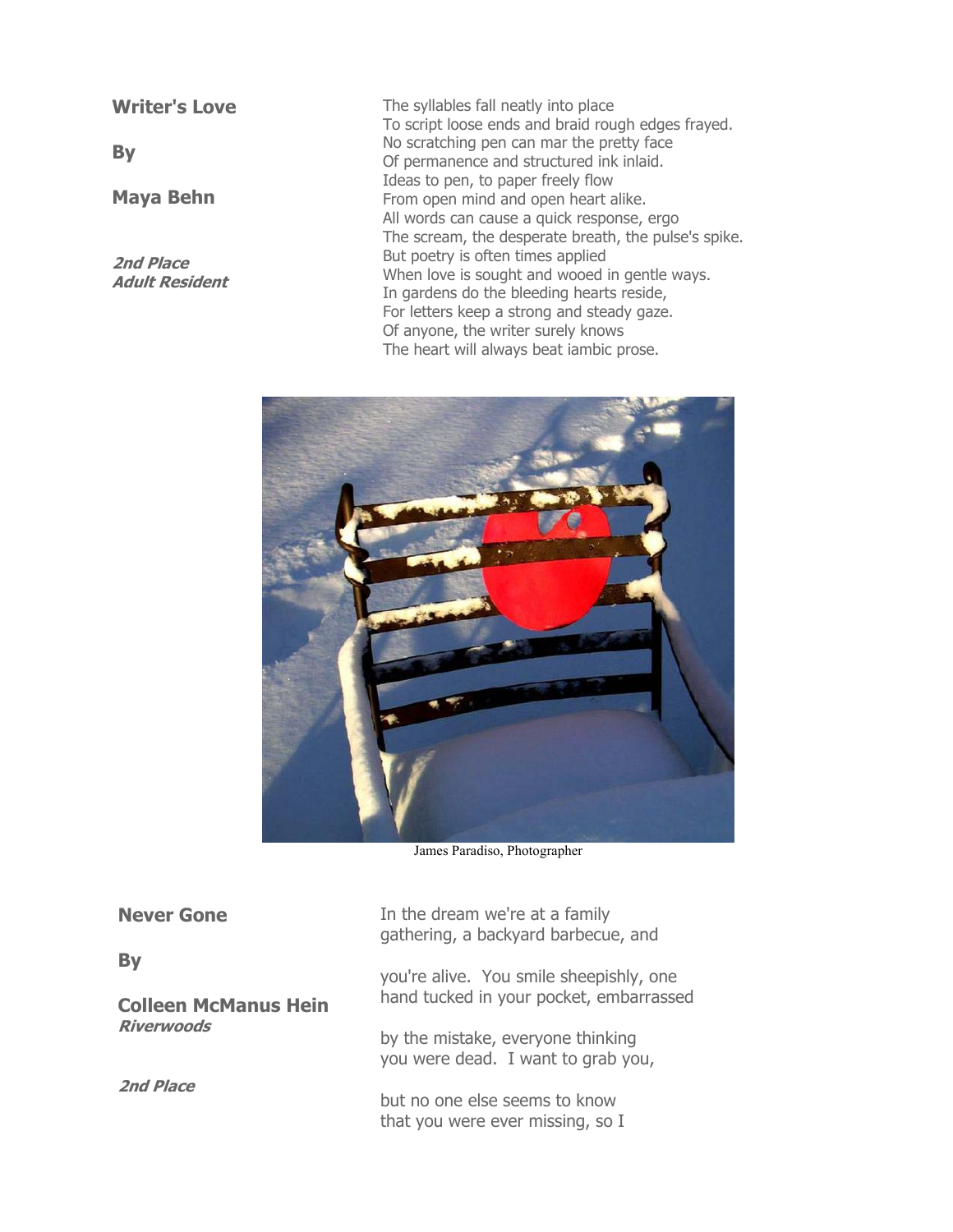just eat you with my eyes. I follow your familiar gestures like the best

theater; pushing up your glasses with one finger, wrinkling your nose,

the way your eyes narrow in mirth as the corners clench in cleft crinkles. I

want to say it hasn't been any good without you, but it doesn't matter now.

You're back. You used to be the nameless ache when I awoke. You were

the moment between moments of a dropped call, when you realize there's

no one at the other end. I used to wander in the fog between where you

went and where I was, my hand held out like empty headlights, blind palms

scanning the labyrinth of framed dead-end memories. But now,

you're back. We exchange secret smiles, tilt our heads shyly,

agreeing to pretend that you were never gone.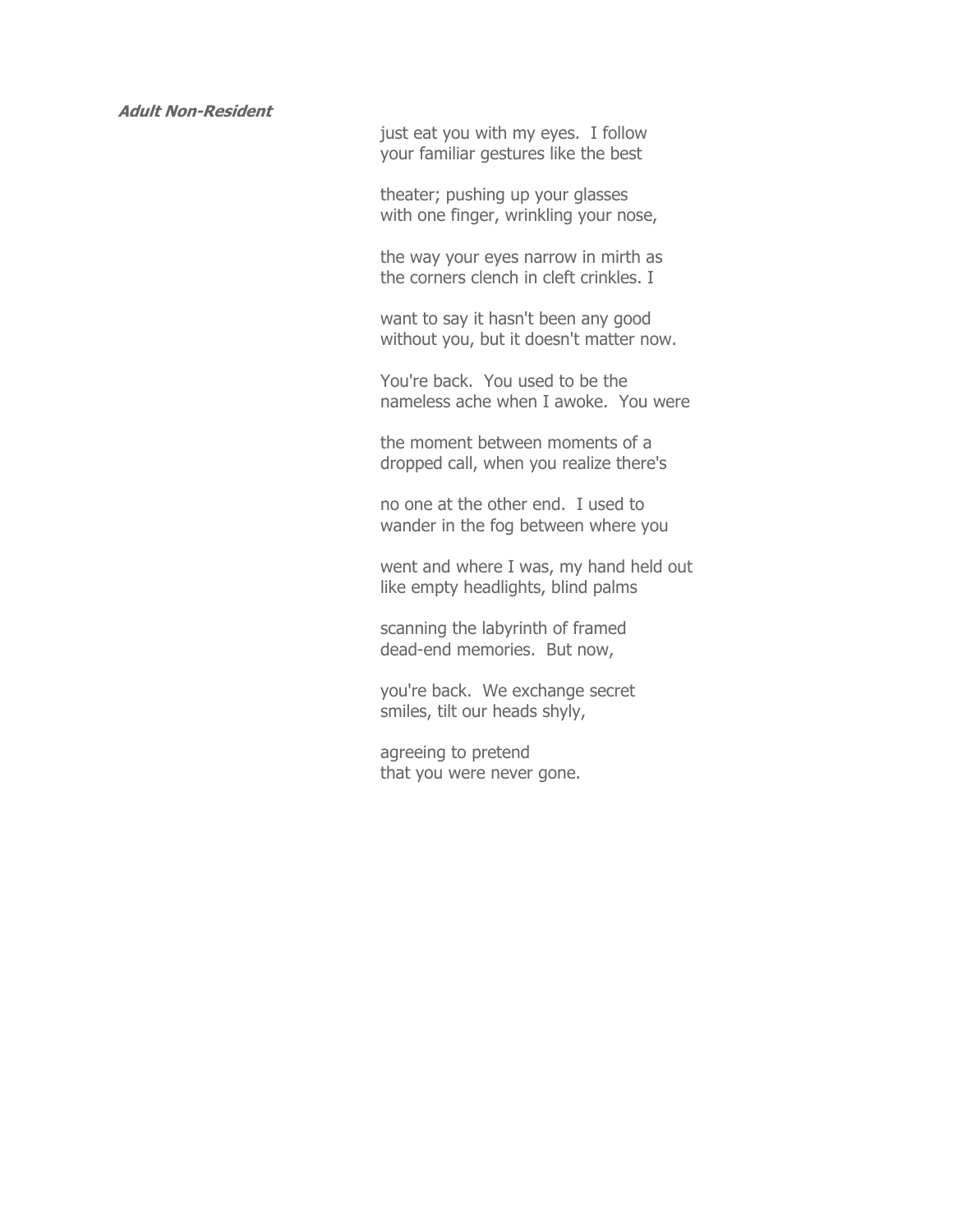

Heidi Betts, Photographer www.birdwatchinglady.com

**Frosty, Delicious** 

**By** 

### **Judith M K Tepfer**

**3rd Place Adult Resident** 

**First published in East On Central**

Like the soothing sense of cold, when first teeth try to puncture gums, and Mommy offers the frosty ring right out of the freezer;

> or the child's first moments in the snow, as he lifts a portion of the soft, white mystery to his curious lips, the elusive substance melting down the thumb of a red, woolen mitten;

or the taste of a sundae on a brutal July day, slaking the fever that began at the brow, flushed the face and settled in the teeth;

or the iced latté I now sit and sip, awaiting your imminent arrival;

this is my anticipation: the delicious heat of your lips on mine.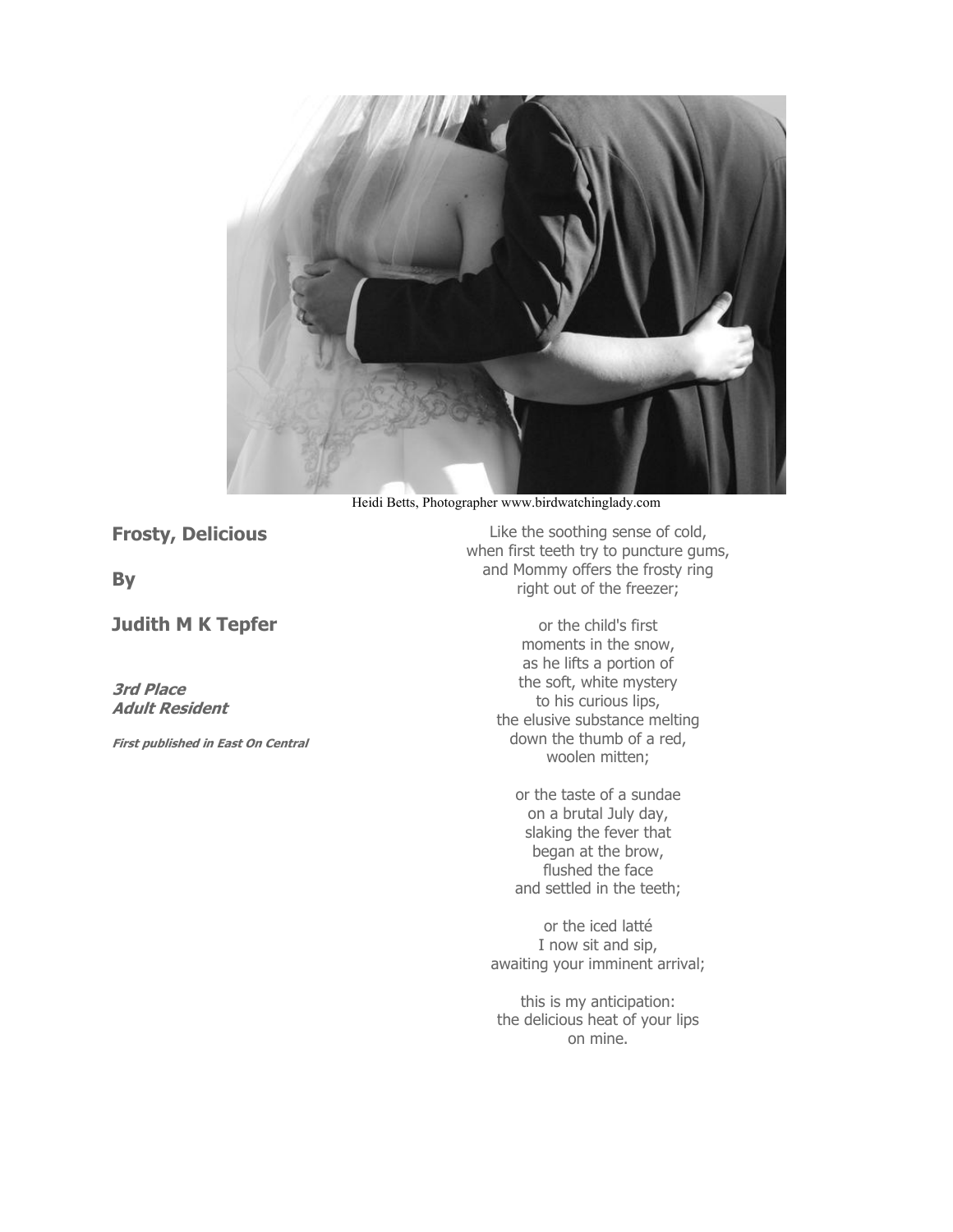

Ed Kaufman, Photographer

**Cyber Sonnet** 

**by** 

**Pamela Larson Arlington Heights** 

**3rd Place Adult Non-Resident**

AAt twenty-five I've given up on fate, no god has sent "the one" running to my arms. I'll enter a profile, try an online date, tone down my nerves while I turn up my charm.

A painter looking for honesty. Please respond. We can chat for hours on end. The odds of finding someone has increased, if I don't find her, I might like her friend.

I've fallen deep. I cannot believe she is everything I want. A love that's true. I suggest it's time we meet. Maybe coffee? She says we can meet at Café Ballou.

Now I have to figure out how to ditch her, cause she looks nothing like her profile picture.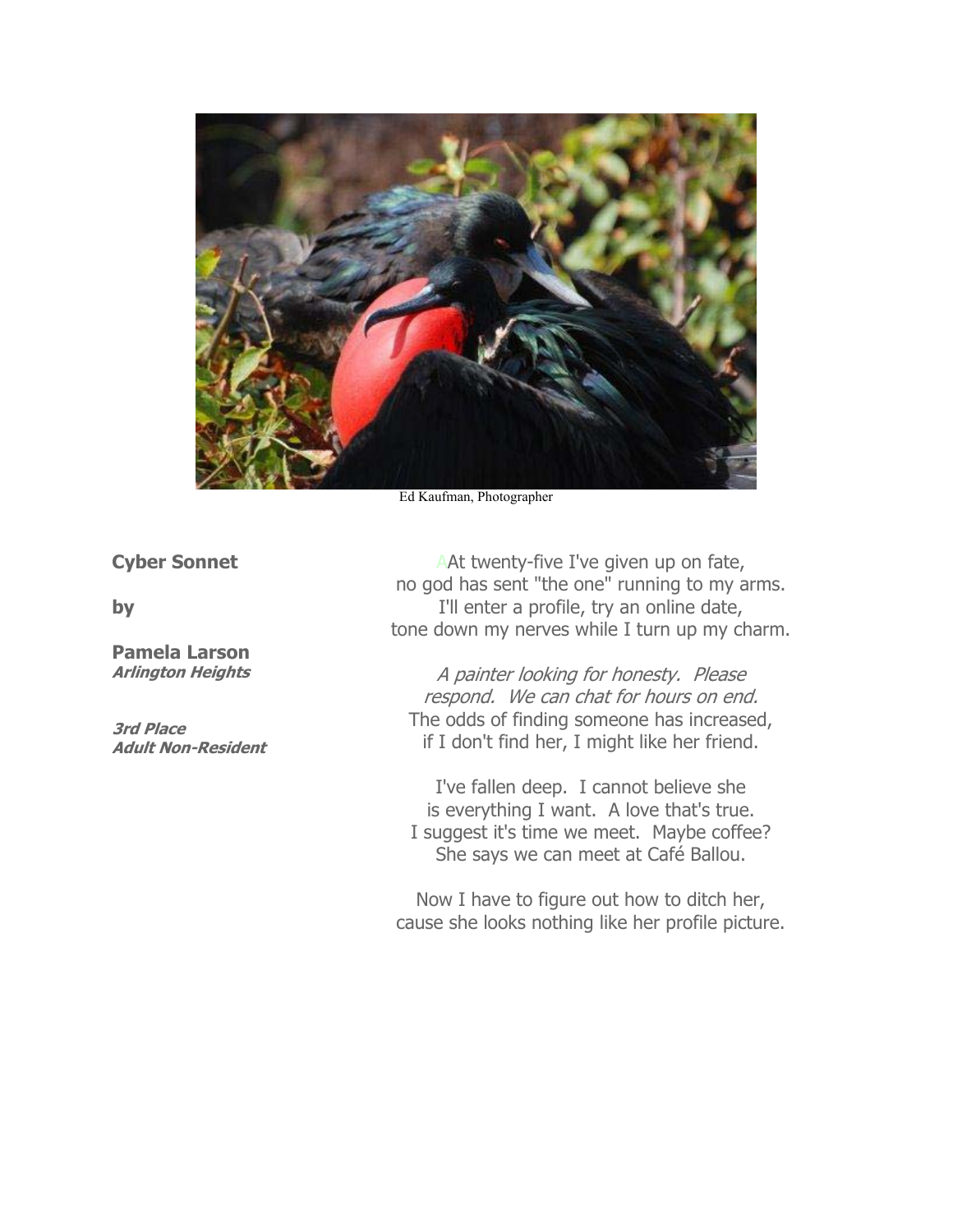

Lorraine Brown, Photographer

|  | <b>To My Only Child</b> |
|--|-------------------------|
|  |                         |

**by** 

**Susan B. Auld Arlington Heights** 

**Honorable Mention Adult Non-Resident** 

First published in Visiting Morning and Other Quiet Places (The Tradewinds Company, 2008)

I zipped your blue jacket that early fall day and sent you outside to play

your red bucket with the yellow handle dragged across the concrete patio as you carried it toward the yard crowded with oak-woods

I watched you collect scattered acorns each one carefully tucked into your pail each one touched like a treasured friend

and when your red bucket overflowed you stuffed them into your pockets eager to save them all eager to fill yourself full of their company

afraid to leave

even one

alone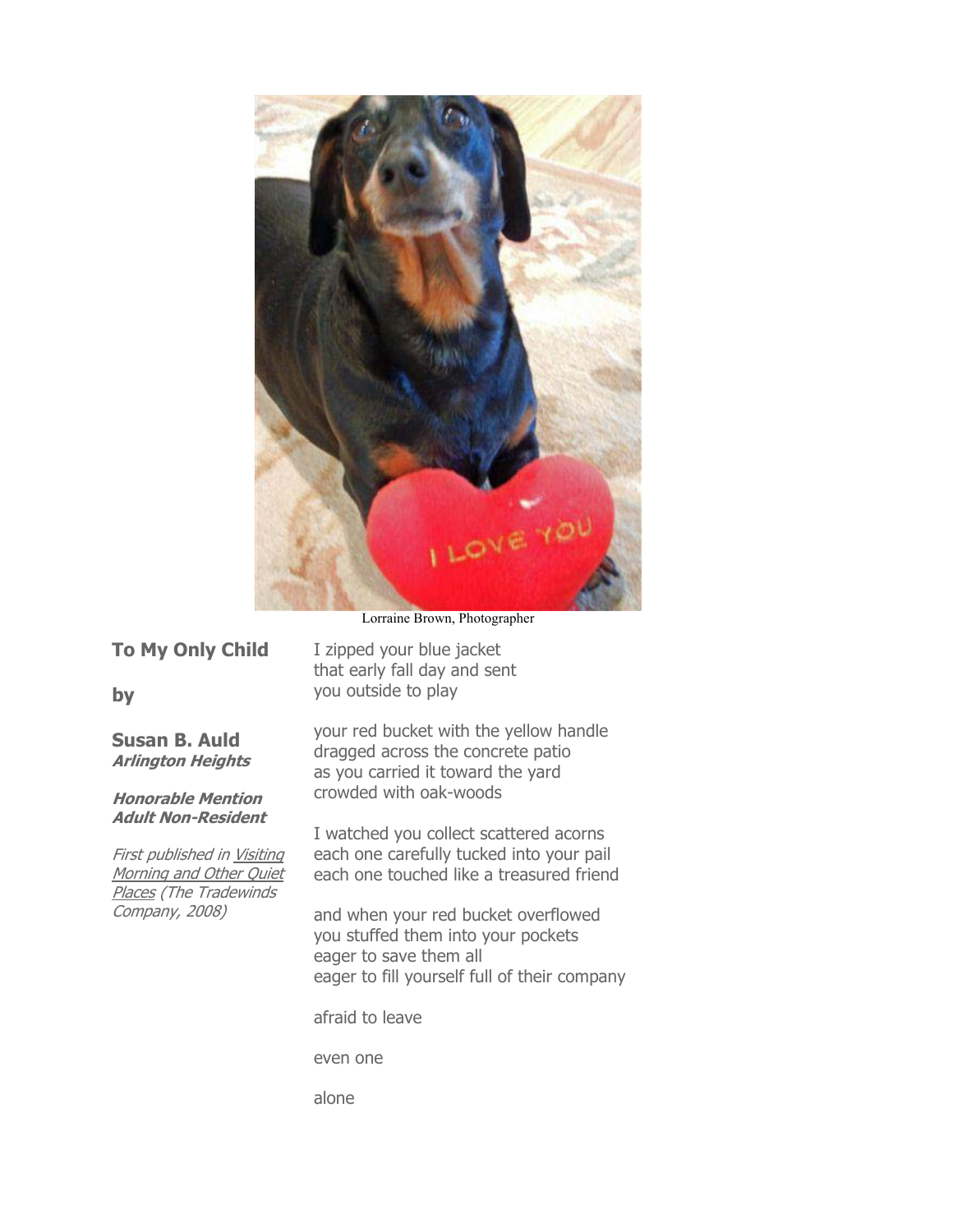

Heidi Betts, Photographer www.birdwatchinglady.com

What is there to say of love that's not been said before?

You're empty; you're fulfilled.

A mass of contradictions. Who needs it? Sign here.

It hurts. It heals. It scars. It bonds.

You embrace it, then push it away.

**It's All Been Said Before** 

**by** 

**Carol Spielman Lezak** 

**Honorable Mention Adult Resident**



Ed Kaufman, Photographer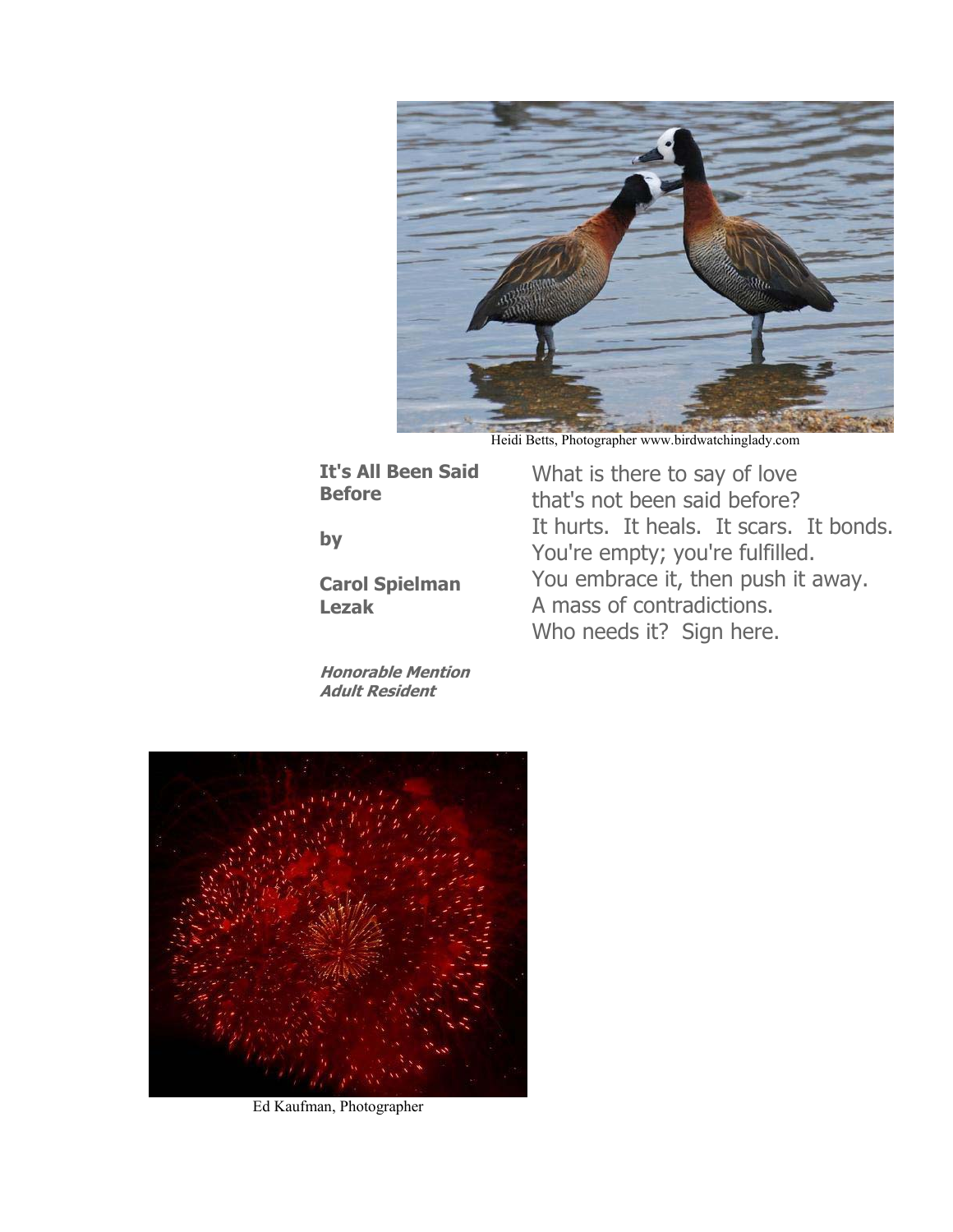#### **Moonstreams**

**by** 

**Marilyn Peretti Chicago** 

**Honorable Mention Adult Non-Resident** Moon made a difference across the log bed,

slightly lighting the dark we shared, bathing

the floating sheet in soft powdered white,

its smooth globe unintrusive but delicately delivering

pale streams of consent.



James Paradiso, Photographer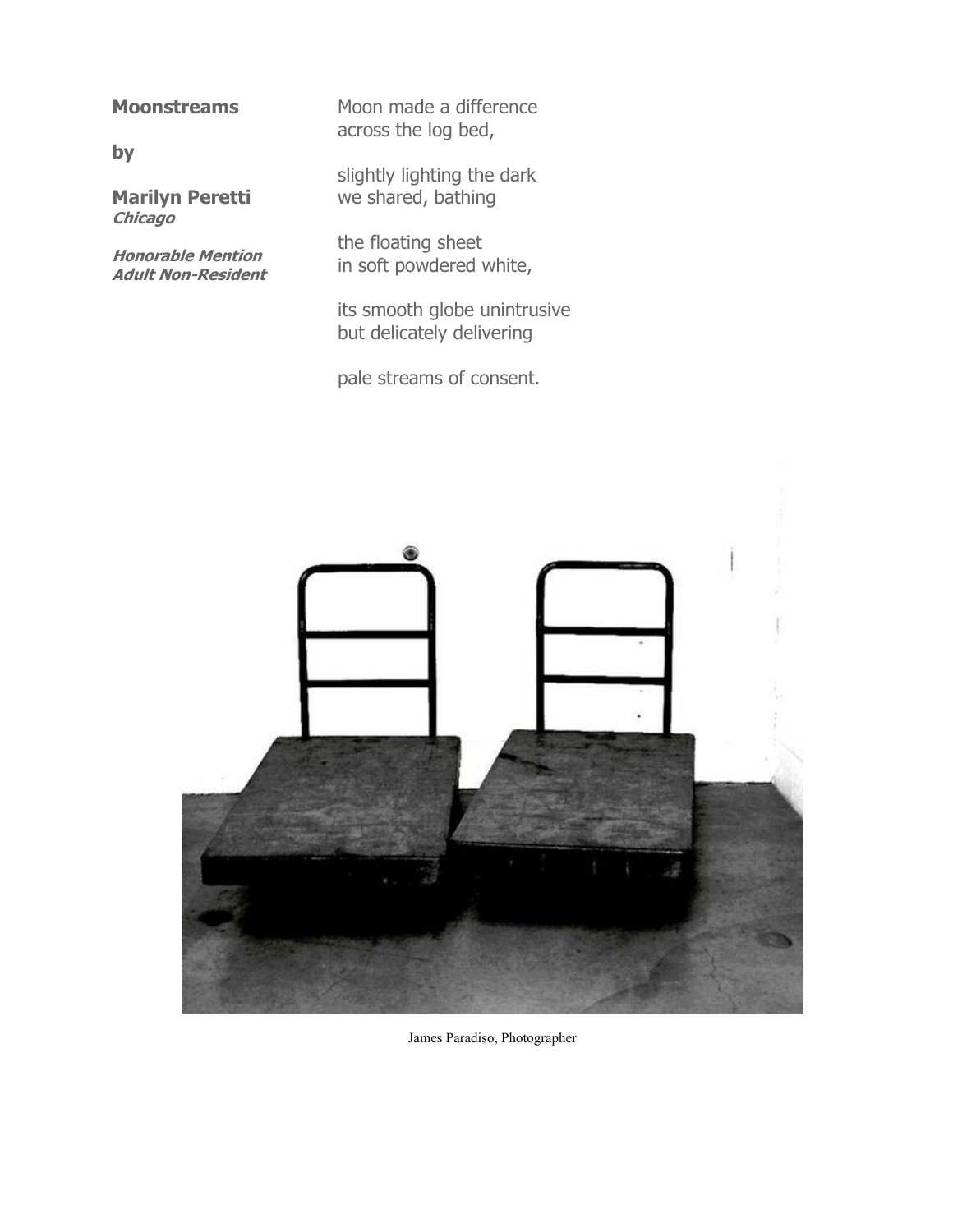**To My Father** 

**by** 

**Marjorie Rissman** 

**Honorable Mention Adult Resident**

Snow falls Upon familiar fields And sends An icy silence through the air. So cold So crystal clear I kneel To brush away Your fate.



James Paradiso, Photographer

**Love, What Makes Me Free** 

**by** 

**Maggie Stewart Lake Forest** 

#### **Honorable Mention Adult Non-Resident**

This is what I'd do for you if I could, I would be embodied in someone you care about more than me, in a different way. And I would see you in the hall and stop you and tell you how beautifully you play guitar. How your fingers move as softly and surely as low tide against pink shells. And I would talk this way until your shoulders straightened